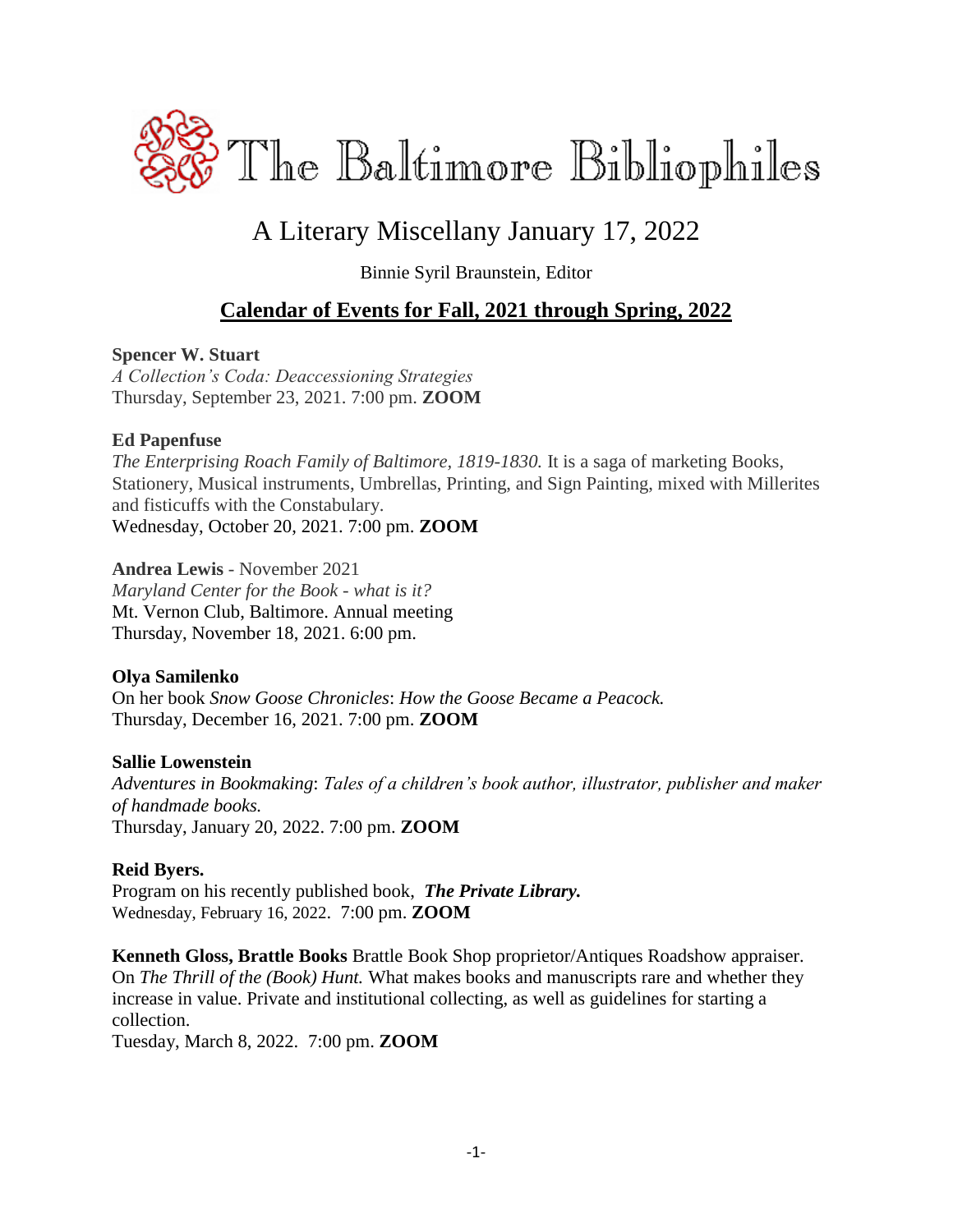**April Oettinger, Professor of Art History at Goucher College** Presentation on her trip to Dublin/Trinity College Late April 2022. Date/Time/Venue TBD. In person or ZOOM.

**Elizabeth DeBold, Assistant Curator of Collections, Folger Shakespeare Library** *Brush Up Your Shakespeare* May 2022. Date/Time/Venue TBD. In person or ZOOM

### **Leonard Marcus.**

Program on the history of children's books and their illustration. June 2022. Date/Time/TBD. ZOOM

### **Charles Tharp**

On *George Washington's library at Mt. Vernon* Time/Place TBD. In person or ZOOM

#### **Binnie Syril Braunstein**

*Secrets of a writing career: How a bus ride led (dragged) the author to pen short stories and romance novels.*

Date/Time/Venue TBD. In person or ZOOM

## **New feature…Spotlight on our members!**

With this issue of *Literary Miscellany*, we are beginning a new occasional feature, which will shine a spotlight on our members and their collecting interests. Today we are featuring longtime member and former BIBS president, **Linda Lapides**. Her collecting interests include Early American children's books of a nursery nature, with cuts, colored illustrations; related paper items, (i.e., early paper games, rewards of merit) and books about children's books. She began her collection with contemporary children's books and continues to add them when hard to resist, even though she has no room for another book. She is especially interested in children's books printed in baltimore, those issued in Pennsylvania by Gustav Samuel Peters of Pennsylvania beginning in the 1820's and would nominate for sainthood anyone who can find her a complete copy of the first American edition of Heinrich Hoffmann's *Slovenly Peter*, published in New York in 1849.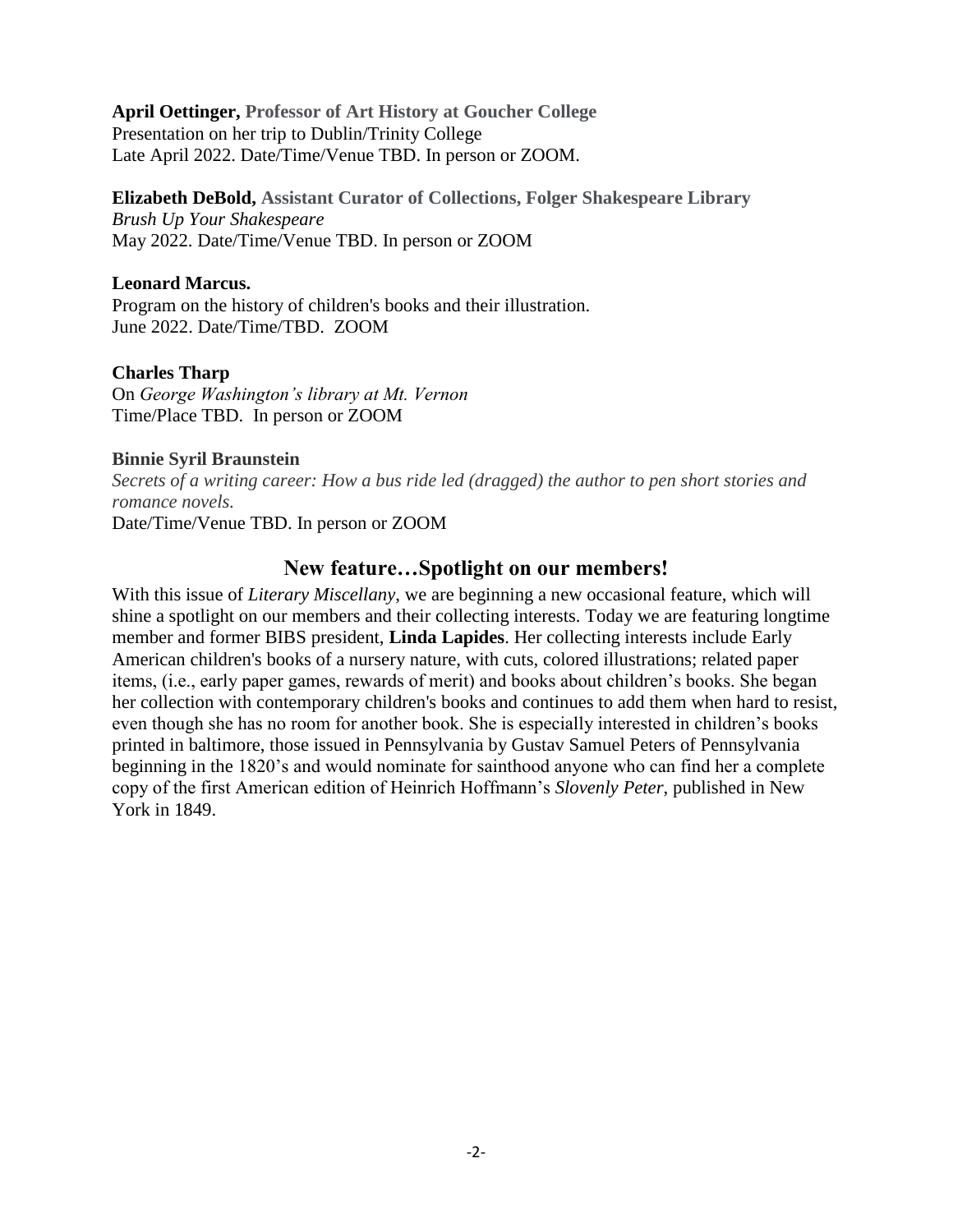# **News and Notes from Here and There…**

## *Time Sensitive***!**

Collections advisor Spencer Stewart has a talk on January 24 on gardening books in Elizabethan England. The link, including details on time, etc., may be found below:

<https://www.amilia.com/store/en/vanduseneducation/api/Activity/Detail?activityId=b3za13k>

**Kelmscott Bookshop Newsletter.** Browse books on sale, including books in Drama, Cookery, English History, English Biography and English Monarchy.

<https://conta.cc/3A9ndGF>

# *Book Riot***: "***The Federal Writers Project: 'Exploring 'The Greatest Literary*

*Project in History.***'"** By Clare Barnett.

[https://bookriot.com/federal-writers-](https://bookriot.com/federal-writers-project/?utm_source=Sailthru&utm_medium=email&utm_campaign=Saturday%20Longreads%2011522&utm_term=BookRiot_TheRiotRundown_DormantSuppress)

[project/?utm\\_source=Sailthru&utm\\_medium=email&utm\\_campaign=Saturday%20Longreads%](https://bookriot.com/federal-writers-project/?utm_source=Sailthru&utm_medium=email&utm_campaign=Saturday%20Longreads%2011522&utm_term=BookRiot_TheRiotRundown_DormantSuppress) [2011522&utm\\_term=BookRiot\\_TheRiotRundown\\_DormantSuppress](https://bookriot.com/federal-writers-project/?utm_source=Sailthru&utm_medium=email&utm_campaign=Saturday%20Longreads%2011522&utm_term=BookRiot_TheRiotRundown_DormantSuppress)

# *Literary Hub*: "*Meet the Man Who Introduced Jacques Derrida to America."* **On**

**the Remarkable Legacy of Richard Macksey.** By Kate Dwyer. [Thanks to a lead from our member, Nick Rosasco, below is a link to an article featuring our late member, and extraordinary collector, Dick Macksey. ]

<https://lithub.com/meet-the-man-who-introduced-derrida-to-america/>

# **Christie's: Christie's Announces the Sale of The Private Collection of William**

**S. Reese.** The Fabled Private Library of the Most Prominent Antiquarian Book Dealer of His Generation.

<https://www.christies.com/about-us/press-archive/details?PressReleaseID=10340>

## *The Guardian* **via** *Literary Hub***: "***Trinity College Dublin begins €90m project to relocate vulnerable books."*

[https://www.theguardian.com/world/2022/jan/07/trinity-college-dublin-begins-90m-project-to](https://www.theguardian.com/world/2022/jan/07/trinity-college-dublin-begins-90m-project-to-relocate-vulnerable-books?utm_source=Sailthru&utm_medium=email&utm_campaign=Lit%20Hub%20Daily:%20January%2010%2C%202022&utm_term=lithub_master_list)[relocate-vulnerable-](https://www.theguardian.com/world/2022/jan/07/trinity-college-dublin-begins-90m-project-to-relocate-vulnerable-books?utm_source=Sailthru&utm_medium=email&utm_campaign=Lit%20Hub%20Daily:%20January%2010%2C%202022&utm_term=lithub_master_list)

[books?utm\\_source=Sailthru&utm\\_medium=email&utm\\_campaign=Lit%20Hub%20Daily:%20J](https://www.theguardian.com/world/2022/jan/07/trinity-college-dublin-begins-90m-project-to-relocate-vulnerable-books?utm_source=Sailthru&utm_medium=email&utm_campaign=Lit%20Hub%20Daily:%20January%2010%2C%202022&utm_term=lithub_master_list) [anuary%2010%2C%202022&utm\\_term=lithub\\_master\\_list](https://www.theguardian.com/world/2022/jan/07/trinity-college-dublin-begins-90m-project-to-relocate-vulnerable-books?utm_source=Sailthru&utm_medium=email&utm_campaign=Lit%20Hub%20Daily:%20January%2010%2C%202022&utm_term=lithub_master_list)

# *Literary Hub***: "***A Glimpse Inside the World's Most Beautiful Libraries."*

*From Switzerland, Germany, Italy, and Beyond.* By Georg Ruppelt. [https://lithub.com/a-glimpse-inside-the-worlds-most-beautiful](https://lithub.com/a-glimpse-inside-the-worlds-most-beautiful-libraries/?utm_source=Sailthru&utm_medium=email&utm_campaign=Lit%20Hub%20Daily:%20January%2010%2C%202022&utm_term=lithub_master_list)[libraries/?utm\\_source=Sailthru&utm\\_medium=email&utm\\_campaign=Lit%20Hub%20Daily:%2](https://lithub.com/a-glimpse-inside-the-worlds-most-beautiful-libraries/?utm_source=Sailthru&utm_medium=email&utm_campaign=Lit%20Hub%20Daily:%20January%2010%2C%202022&utm_term=lithub_master_list) [0January%2010%2C%202022&utm\\_term=lithub\\_master\\_list](https://lithub.com/a-glimpse-inside-the-worlds-most-beautiful-libraries/?utm_source=Sailthru&utm_medium=email&utm_campaign=Lit%20Hub%20Daily:%20January%2010%2C%202022&utm_term=lithub_master_list)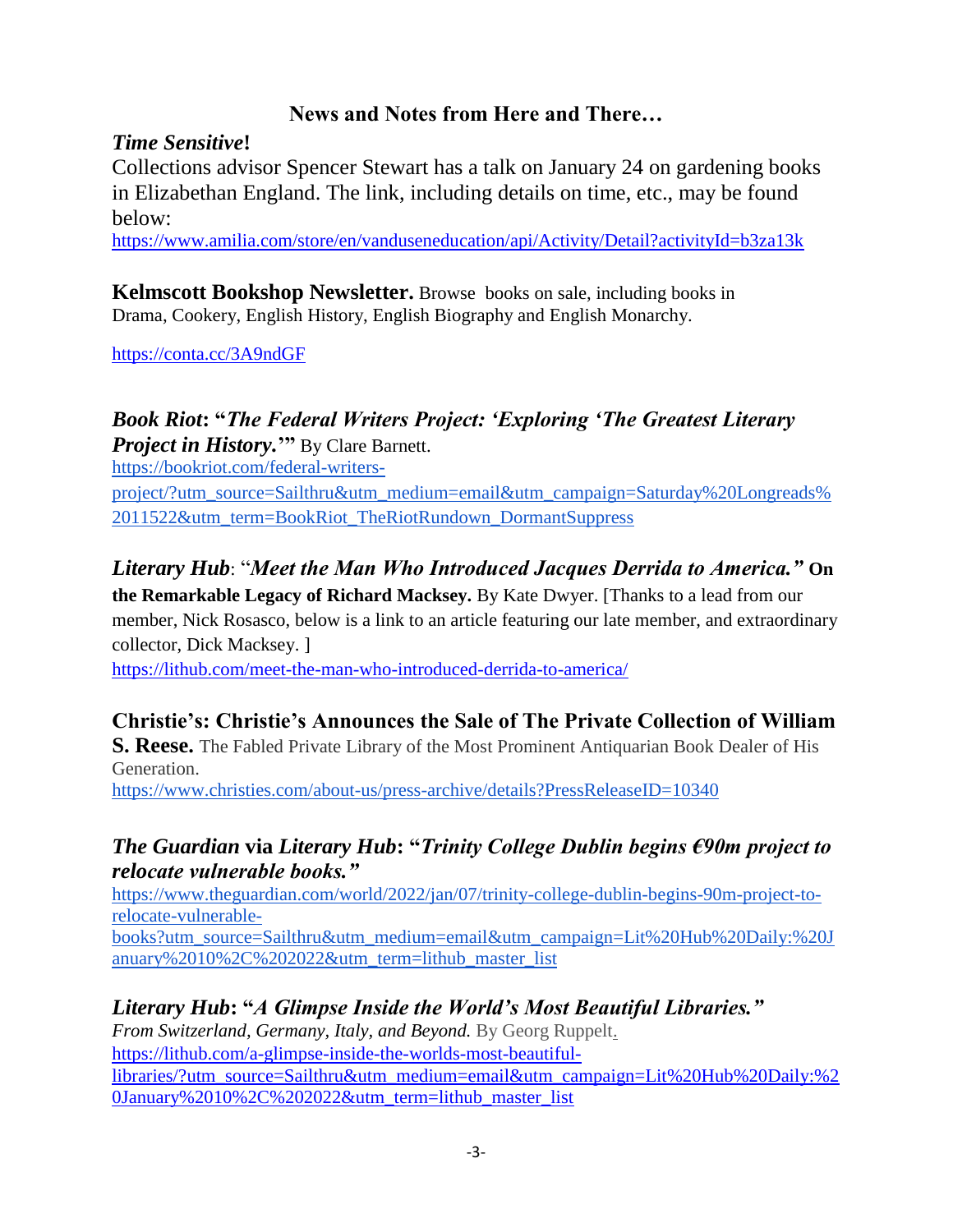*Literary Hub Film* **+** *TV***: WHAT TO WATCH.** Including "*The Tragedy of Macbeth* **is a Breathtaking Exercise in Transformation."** By Olivia Rutigliano. <https://link.lithub.com/view/602ea70a180f243d653298a0fp6sf.o3w/90a01a73>

*Nautilus* **via** *Literary Hub***: "***Readers Love Curious George. I Fell in Love with the Author's Astronomy Books."* H.A. Rey recreated star maps with wit, grace, and accuracy. By Dan Falk.

[https://nautil.us/issue/112/inspiration/readers-love-curious-george-i-fell-in-love-with-the](https://nautil.us/issue/112/inspiration/readers-love-curious-george-i-fell-in-love-with-the-authors-astronomy-books?utm_source=Sailthru&utm_medium=email&utm_campaign=Lit%20Hub%20Weekly:%20January%2015%2C%202022&utm_term=lithub_weekly_master_list)[authors-astronomy-](https://nautil.us/issue/112/inspiration/readers-love-curious-george-i-fell-in-love-with-the-authors-astronomy-books?utm_source=Sailthru&utm_medium=email&utm_campaign=Lit%20Hub%20Weekly:%20January%2015%2C%202022&utm_term=lithub_weekly_master_list)

[books?utm\\_source=Sailthru&utm\\_medium=email&utm\\_campaign=Lit%20Hub%20Weekly:%2](https://nautil.us/issue/112/inspiration/readers-love-curious-george-i-fell-in-love-with-the-authors-astronomy-books?utm_source=Sailthru&utm_medium=email&utm_campaign=Lit%20Hub%20Weekly:%20January%2015%2C%202022&utm_term=lithub_weekly_master_list) [0January%2015%2C%202022&utm\\_term=lithub\\_weekly\\_master\\_list](https://nautil.us/issue/112/inspiration/readers-love-curious-george-i-fell-in-love-with-the-authors-astronomy-books?utm_source=Sailthru&utm_medium=email&utm_campaign=Lit%20Hub%20Weekly:%20January%2015%2C%202022&utm_term=lithub_weekly_master_list)

*Literary Hub***: "***The Poe Toaster finally fails to appear."* [Ed.: "*This Week in Literary History*" issue includes several articles about Poe, among other things.] <https://link.lithub.com/view/602ea70a180f243d653298a0fpab1.brh/09231326>

## **From June Samaras of Kalmos Books via ExLibris: Information about Book Related Preservation Training Programs. Details including various dates and registration deadlines, below:**

**From: Ryn Marchese <RMarchese@nedcc.org> Subject: [b] INFO: Book Related Preservation Training Programs**

**Greetings from the NEDCC | Northeast Document Conservation Center!** 

**Below are book related, online preservation training programs offered during the upcoming months. Each title is listed in order of registration deadline:**

**- HISTORY OF THE BOOK AND ITS STRUCTURE (1 hr, Feb 15) - reg deadline is Feb 13 - EXHIBIT CRADLES FOR BOUND VOLUMES (1.5 hrs, Mar 10) - reg deadline is Mar 8 - HANDLING BOOK AND PAPER-BASED COLLECTIONS: A PRIMER FOR STAFF, INTERNS, AND VOLUNTEERS (1 hr, Apr 12) - reg deadline Apr 10 - SURFACE CLEANING TECHNIQUES FOR PAPER-BASED MATERIALS: A "HANDS-ON WEBINAR" (1 hr, Jun 14) - reg deadline is Jun 1 - BOOK CONSERVATION SHOWCASE: TREATMENT OF A VICTORIAN HAIR ALBUM, A MEDIEVAL MANUSCRIPT, AND A KASHMIRI BIRCH BARK BINDING (Free, 1 hr, Jun 7) - reg deadline is Jun 5**

**REGISTRATION LINK:<https://www.nedcc.org/preservation-training/training-currentlist> QUESTIONS? Contact: mailto:info@nedcc.org INFO: [http://www.nedcc.org](http://www.nedcc.org/) --- Paper, photograph, and book conservation; audio preservation; and imaging services.**

**Kind regards, Ryn Marchese Marketing and Social Media Coordinator NEDCC | Northeast Document Conservation Center 100 Brickstone Square Andover, MA 01810 Andover Office: 978.470.1010 [www.nedcc.org<http://www.nedcc.org/>](http://www.nedcc.org/) --**